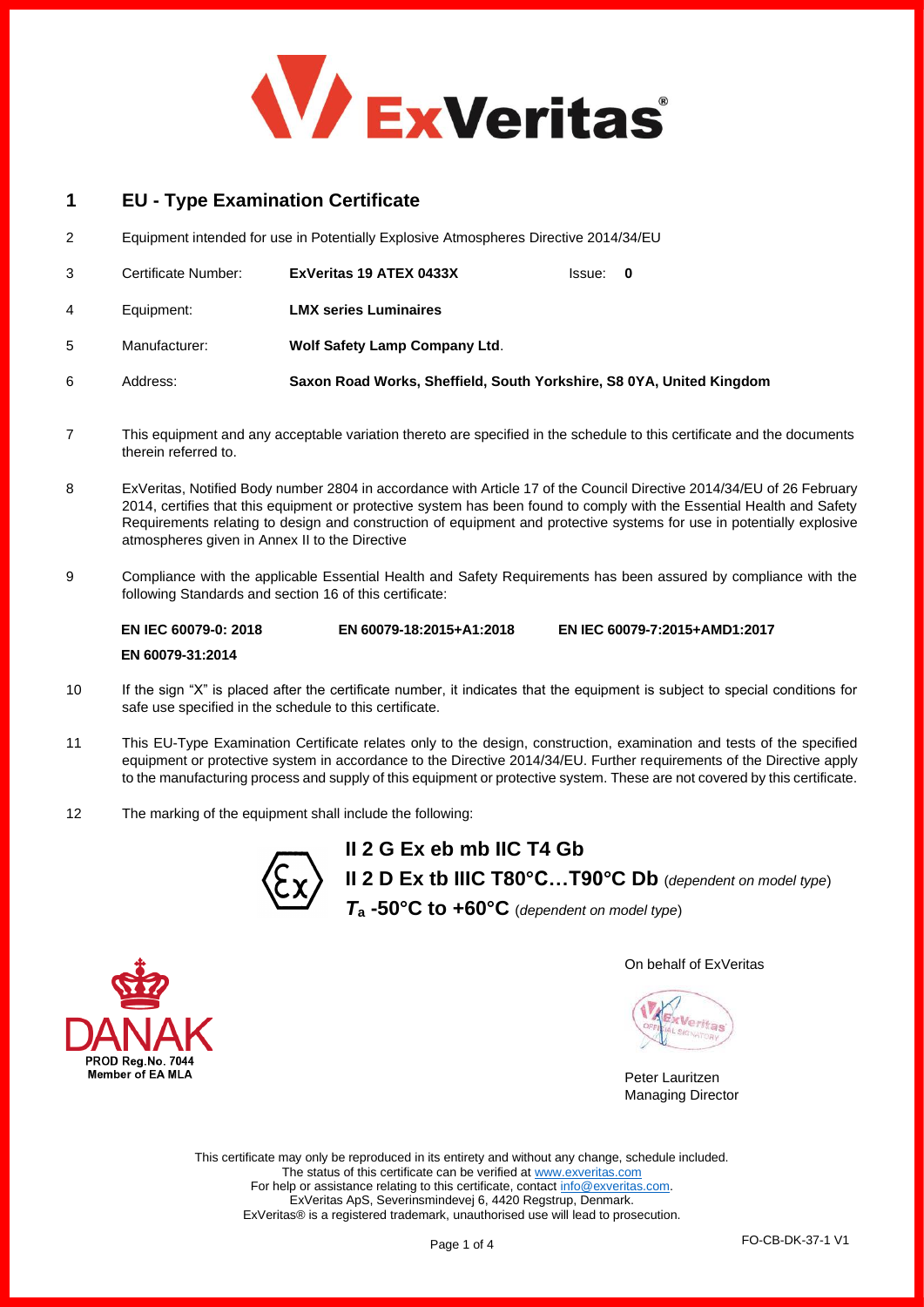

## **Schedule**

## **13 Description of Equipment or Protective System**

The LMX Luminaire is an LED luminaire for gas Group IIC and dust Group IIIC dust and gas hazardous

atmospheres. The equipment comprises of a powder coated aluminium enclosure with two M20 x 1.5 threaded gland entries and wiring connection covers at both ends, with a single glass lens for the LMX2 variants and two lenses for the LMX4.

Internally, the luminaire contains LED drivers, LED modules with linear optics or LED arrays, and terminal blocks for user connections. Feed through terminals are provided for ease of connection and chain linking of multiple units.

The luminaires can be supplied in four distinct model types, the standard version with an ambient range of -50°C to +50°C, the 'high temp' versions which employ specific LED drivers to permit an ambient range of -50°C to +60°C and the 'emergency' versions, which employ an additional LED driver and a battery pack and are suitable for an ambient range of -40°C to +50°C. The combined 'emergency & 'high temp'' versions are suitable for an ambient range of -40°C to +55°C. The product part numbers convention is as shown below:



The product range is detailed in the tables below:

| LMX LINEAR OPTIC (LO) PART NUMBERS |              |              |         |                                     |                              |                                 |
|------------------------------------|--------------|--------------|---------|-------------------------------------|------------------------------|---------------------------------|
| <b>Type</b>                        | Voltage      | Frequency    | Current | <b>Ambient Temperature Limits</b>   | <b>Gas Temperature Class</b> | <b>Dust Surface Temperature</b> |
| LMX2S-L-50-110                     | 88 - 140 V   | $50 - 60$ Hz | 0.35A   | -50 °C to 50 °C                     | <b>T4</b>                    | T80 °C                          |
| LMX2E-L-50-110                     | $100 - 140V$ | $50 - 60$ Hz | 0.4A    | -40 $^{\circ}$ C to 50 $^{\circ}$ C | T <sub>4</sub>               | T80 °C                          |
| LMX4S-L-50-110                     | 88 - 140 V   | $50 - 60$ Hz | 0.7A    | -50 $^{\circ}$ C to 50 $^{\circ}$ C | T <sub>4</sub>               | T80 °C                          |
| LMX4E-L-50-110                     | 100 - 140 V  | $50 - 60$ Hz | 0.75A   | -40 $^{\circ}$ C to 50 $^{\circ}$ C | <b>T4</b>                    | T80 °C                          |
| LMX2S-L-50-230                     | 180 - 277 V  | $50 - 60$ Hz | 0.15A   | -50 °C to 50 °C                     | T <sub>4</sub>               | T80 °C                          |
| LMX2E-L-50-230                     | 200 - 277 V  | $50 - 60$ Hz | 0.17A   | -40 °C to 50 °C                     | <b>T4</b>                    | T80 °C                          |
| LMX4S-L-50-230                     | 180 - 277 V  | $50 - 60$ Hz | 0.3A    | -50 °C to 50 °C                     | T <sub>4</sub>               | T80 °C                          |
| LMX4E-L-50-230                     | 200 - 277 V  | $50 - 60$ Hz | 0.32A   | -40 $^{\circ}$ C to 50 $^{\circ}$ C | T4                           | T80 °C                          |
| LMX2S-L-60-110                     | 88 - 140 V   | $50 - 60$ Hz | 0.35A   | $-50$ °C to 60 °C                   | T <sub>4</sub>               | T90 °C                          |
| LMX2E-L-55-110                     | $100 - 140V$ | $50 - 60$ Hz | 0.4A    | -40 °C to 55 °C                     | T <sub>4</sub>               | T90 °C                          |
| LMX4S-L-60-110                     | 88 - 140 V   | $50 - 60$ Hz | 0.7A    | $-50$ °C to 60 °C                   | T <sub>4</sub>               | T90 °C                          |
| LMX4E-L-55-110                     | $100 - 140V$ | $50 - 60$ Hz | 0.75A   | -40 $^{\circ}$ C to 55 $^{\circ}$ C | T4                           | T90 °C                          |
| LMX2S-L-60-230                     | 180 - 277 V  | $50 - 60$ Hz | 0.15A   | -50 $^{\circ}$ C to 60 $^{\circ}$ C | T <sub>4</sub>               | T90 °C                          |
| LMX2E-L-55-230                     | 200 - 277 V  | $50 - 60$ Hz | 0.17A   | -40 °C to 55 °C                     | T4                           | T90 °C                          |
| LMX4S-L-60-230                     | 180 - 277 V  | $50 - 60$ Hz | 0.3A    | $-50$ °C to 60 °C                   | T4                           | T90 °C                          |
| LMX4E-L-55-230                     | 200 - 277 V  | $50 - 60$ Hz | 0.32A   | -40 °C to 55 °C                     | T <sub>4</sub>               | T90 °C                          |

#### Certificate: **ExVeritas 19 ATEX 0433X** Issue 0

This certificate may only be reproduced in its entirety and without any change, schedule included. For help or assistance relating to this certificate, contact [info@exveritas.com.](mailto:info@exveritas.com) ExVeritas ApS, Severinsmindevej 6, 4420 Regstrup, Denmark. ExVeritas® is a registered trademark, unauthorised use will lead to prosecution.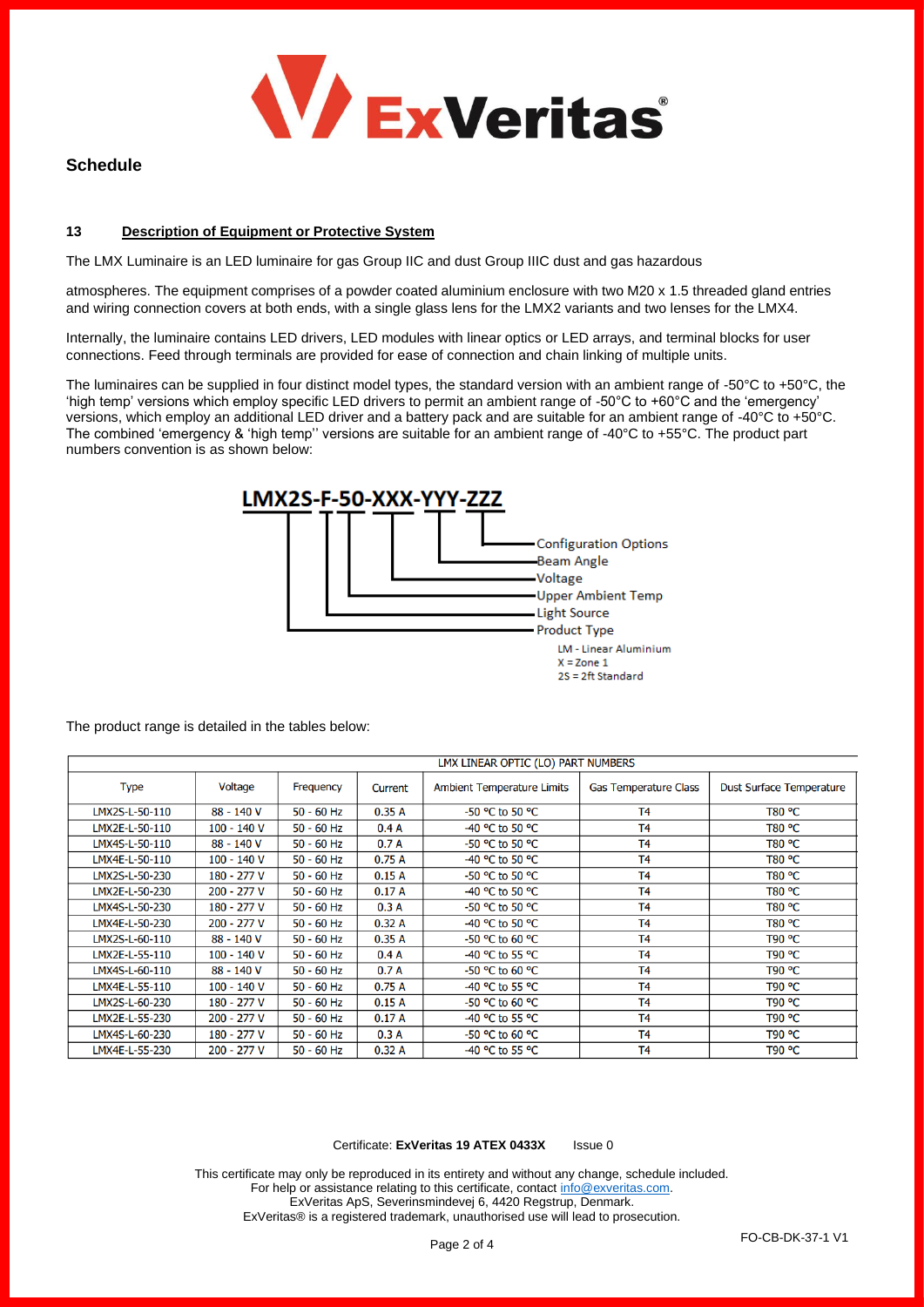

## **Schedule**

|                |              |              |         | LMX FORWARD-FACING ARRAY (FFA) PART NUMBERS |                              |                                 |  |
|----------------|--------------|--------------|---------|---------------------------------------------|------------------------------|---------------------------------|--|
| <b>Type</b>    | Voltage      | Frequency    | Current | <b>Ambient Temperature Limits</b>           | <b>Gas Temperature Class</b> | <b>Dust Surface Temperature</b> |  |
| LMX2S-F-50-110 | 88 - 140 V   | $50 - 60$ Hz | 0.35A   | -50 °C to 50 °C                             | T <sub>4</sub>               | T80 °C                          |  |
| LMX2E-F-50-110 | 100 - 140 V  | $50 - 60$ Hz | 0.4A    | -40 °C to 50 °C                             | T <sub>4</sub>               | T80 °C                          |  |
| LMX4S-F-50-110 | 88 - 140 V   | $50 - 60$ Hz | 0.7A    | -50 °C to 50 °C                             | T <sub>4</sub>               | T80 °C                          |  |
| LMX4E-F-50-110 | 100 - 140 V  | $50 - 60$ Hz | 0.75A   | -40 °C to 50 °C                             | T <sub>4</sub>               | T80 °C                          |  |
| LMX2S-F-50-230 | 180 - 277 V  | $50 - 60$ Hz | 0.15A   | -50 °C to 50 °C                             | T <sub>4</sub>               | T80 °C                          |  |
| LMX2E-F-50-230 | 200 - 277 V  | $50 - 60$ Hz | 0.17A   | -40 °C to 50 °C                             | T <sub>4</sub>               | T80 °C                          |  |
| LMX4S-F-50-230 | 180 - 277 V  | $50 - 60$ Hz | 0.3A    | -50 °C to 50 °C                             | T <sub>4</sub>               | T80 °C                          |  |
| LMX4E-F-50-230 | 200 - 277 V  | $50 - 60$ Hz | 0.32A   | -40 °C to 50 °C                             | T <sub>4</sub>               | T80 °C                          |  |
| LMX2S-F-60-110 | 88 - 140 V   | $50 - 60$ Hz | 0.35A   | -50 °C to 60 °C                             | T <sub>4</sub>               | T90 °C                          |  |
| LMX2E-F-55-110 | 100 - 140 V  | $50 - 60$ Hz | 0.4A    | -40 °C to 55 °C                             | T <sub>4</sub>               | T90 °C                          |  |
| LMX4S-F-60-110 | 88 - 140 V   | 50 - 60 Hz   | 0.7A    | -50 °C to 60 °C                             | T <sub>4</sub>               | T90 °C                          |  |
| LMX4E-F-55-110 | $100 - 140V$ | 50 - 60 Hz   | 0.75A   | -40 °C to 55 °C                             | T <sub>4</sub>               | T90 °C                          |  |
| LMX2S-F-60-230 | 180 - 277 V  | $50 - 60$ Hz | 0.15A   | -50 °C to 60 °C                             | T <sub>4</sub>               | T90 °C                          |  |
| LMX2E-F-55-230 | 200 - 277 V  | 50 - 60 Hz   | 0.17A   | -40 °C to 55 °C                             | T <sub>4</sub>               | T90 °C                          |  |
| LMX4S-F-60-230 | 180 - 277 V  | 50 - 60 Hz   | 0.3A    | -50 °C to 60 °C                             | T <sub>4</sub>               | T90 °C                          |  |
| LMX4E-F-55-230 | 200 - 277 V  | $50 - 60$ Hz | 0.32A   | -40 °C to 55 °C                             | T <sub>4</sub>               | T90 °C                          |  |

## **14 Descriptive Documents**

## **14.1 Associated Report and Certificate History:**

| <b>Report Number</b> | <b>Cert Issue Date</b> | <b>Issue</b> | Comment                                |
|----------------------|------------------------|--------------|----------------------------------------|
| R3003/A/1            | 2021-09-10             |              | Initial issue of the Prime Certificate |

### **14.2 Compliance Drawings:**

#### **Issue 0**

| Title:                                        | <b>Drawing No.:</b> | Rev. Level:  | Date:      |
|-----------------------------------------------|---------------------|--------------|------------|
| LMX Certification Label (2 pages)             | LD-0221             | 05           | 19/01/2021 |
| LMX Enclosure Construction (4 pages)          | LD-0222             | 04           | 07/09/2021 |
| LMX Wiring and Layout (2 pages)               | LD-0223             | 04           | 25/02/2021 |
| LMX LO Lamp Module General Assembly (2 pages) | LD-0229             | 04           | 14/02/2021 |
| LMX2 General Assembly (2 pages)               | LD-0230             | 03           | 25/02/2021 |
| LMX4 General Assembly (2 pages)               | LD-0231             | 03           | 25/02/2021 |
| LA0076 - LMX Wiring Cover General Assembly    | LD-0232             | 03           | 19/01/2021 |
| LMX Linear Technical Manual (13 pages)        | LD-0233             | 03           | 06/09/2021 |
| LE0041 - Linear LED FFA Schematic             | LD0282              | $\mathbf{1}$ | 07/04/2021 |
| LMX FFA Light Engine Construction             | LD-0283             | 01           | 25/02/2021 |
| LMX FFA Lamp Module General Assembly          | LD-0284             | 02           | 28/02/2021 |
| LMX FFA Array PCB Layout                      | LD0285              |              | 12/03/2021 |

#### Certificate: **ExVeritas 19 ATEX 0433X** Issue 0

This certificate may only be reproduced in its entirety and without any change, schedule included. For help or assistance relating to this certificate, contact [info@exveritas.com.](mailto:info@exveritas.com) ExVeritas ApS, Severinsmindevej 6, 4420 Regstrup, Denmark. ExVeritas® is a registered trademark, unauthorised use will lead to prosecution.